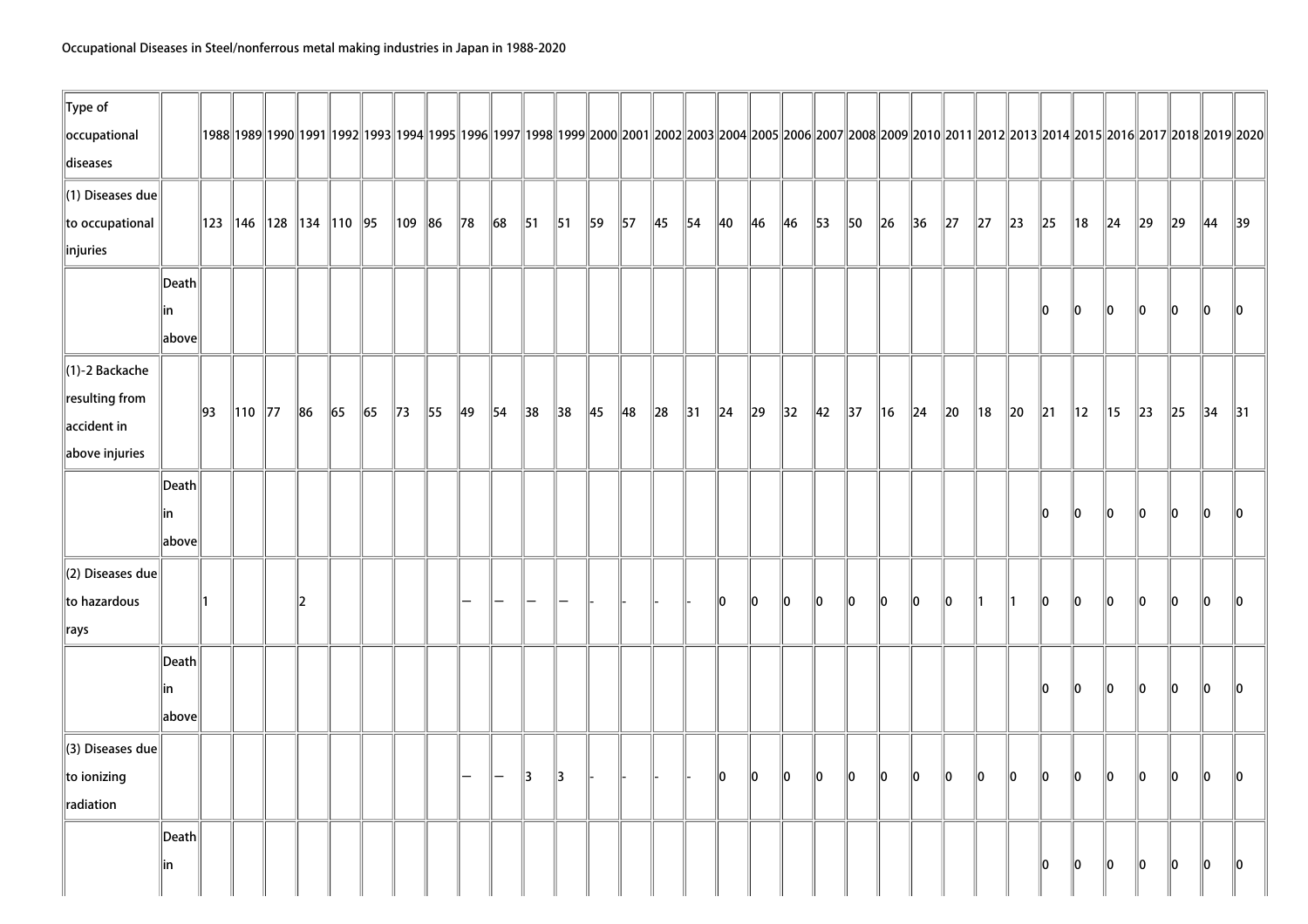|                              | $\ $ above $\ $                        |  |  |  |                                             |   |                |                |                          |                |                |                          |               |                |               |                |                |            |     |    |     |                |                |                |                |                |           |                |          |                |
|------------------------------|----------------------------------------|--|--|--|---------------------------------------------|---|----------------|----------------|--------------------------|----------------|----------------|--------------------------|---------------|----------------|---------------|----------------|----------------|------------|-----|----|-----|----------------|----------------|----------------|----------------|----------------|-----------|----------------|----------|----------------|
| $\Vert$ (4) Diseases due     |                                        |  |  |  |                                             |   |                |                |                          |                |                |                          |               |                |               |                |                |            |     |    |     |                |                |                |                |                |           |                |          |                |
| to abnormal                  |                                        |  |  |  |                                             | - | -              | -              |                          |                |                |                          |               | $\parallel$ 0  | 10            | $\ 0\ $        | 10             | 10         | 10  | 10 | 10  | 10             | 10             | 10             | 10             | 10             | 10        | 10             | 10       | 10             |
| atmospheric                  |                                        |  |  |  |                                             |   |                |                |                          |                |                |                          |               |                |               |                |                |            |     |    |     |                |                |                |                |                |           |                |          |                |
| $\ $ pressure                |                                        |  |  |  |                                             |   |                |                |                          |                |                |                          |               |                |               |                |                |            |     |    |     |                |                |                |                |                |           |                |          |                |
|                              | $\vert$ Death $\vert$                  |  |  |  |                                             |   |                |                |                          |                |                |                          |               |                |               |                |                |            |     |    |     |                |                |                |                |                |           |                |          |                |
|                              | in                                     |  |  |  |                                             |   |                |                |                          |                |                |                          |               |                |               |                |                |            |     |    |     |                |                | 10             | 10             | 10             | 10        | 10             | 10       | 10             |
|                              | above                                  |  |  |  |                                             |   |                |                |                          |                |                |                          |               |                |               |                |                |            |     |    |     |                |                |                |                |                |           |                |          |                |
| $\ $ (5) Diseases due        |                                        |  |  |  |                                             |   |                |                |                          |                |                |                          |               |                |               |                |                |            |     |    |     |                |                |                |                |                |           |                |          |                |
| $\ $ to abnormal             |                                        |  |  |  | ∥141 ∥138 ∥129 ∥144 ∥108 ∥109 ∥103 ∥118 ∥80 |   | $\parallel$ 75 | $\parallel$ 44 | $\parallel$ 44           | $\parallel$ 44 | $\parallel$ 37 | $\parallel$ 21           | $\ 29\ $      | $\parallel$ 46 | $\ 29\ $      | $\parallel$ 36 | $\parallel$ 34 | $\vert$ 37 | ∥19 | 26 | ∥18 | $\parallel$ 18 | $\parallel$ 33 | $\parallel$ 27 | $\parallel$ 39 | $\parallel$ 32 | $\ 21$    | $\parallel$ 34 | $\ 28\ $ | $\parallel$ 32 |
| $\parallel$ temperature      |                                        |  |  |  |                                             |   |                |                |                          |                |                |                          |               |                |               |                |                |            |     |    |     |                |                |                |                |                |           |                |          |                |
|                              | Death                                  |  |  |  |                                             |   |                |                |                          |                |                |                          |               |                |               |                |                |            |     |    |     |                |                |                |                |                |           |                |          |                |
|                              | in                                     |  |  |  |                                             |   |                |                |                          |                |                |                          |               |                |               |                |                |            |     |    |     |                |                | 10             | ∥1             | 10             | 10        | 10             | 10       | 10             |
|                              | above                                  |  |  |  |                                             |   |                |                |                          |                |                |                          |               |                |               |                |                |            |     |    |     |                |                |                |                |                |           |                |          |                |
| $\ $ (5)-2 Heat              |                                        |  |  |  |                                             |   |                |                |                          |                |                |                          |               |                |               |                |                |            |     |    |     |                |                |                |                |                |           |                |          |                |
| stroke in above              |                                        |  |  |  |                                             |   |                |                |                          |                |                |                          |               |                |               |                |                |            |     |    |     |                |                |                | $\parallel$ 6  |                |           |                |          | $\parallel$ 7  |
| abnormal                     |                                        |  |  |  |                                             |   |                |                |                          |                |                |                          |               |                |               |                |                |            |     |    |     |                |                | 8              |                | $\parallel$ 10 | $\vert$ 6 | ∥16            | 16       |                |
| $\parallel$ temperature      |                                        |  |  |  |                                             |   |                |                |                          |                |                |                          |               |                |               |                |                |            |     |    |     |                |                |                |                |                |           |                |          |                |
|                              | $\ $ Death $\ $                        |  |  |  |                                             |   |                |                |                          |                |                |                          |               |                |               |                |                |            |     |    |     |                |                |                |                |                |           |                |          |                |
|                              | in                                     |  |  |  |                                             |   |                |                |                          |                |                |                          |               |                |               |                |                |            |     |    |     |                |                | 10             | 10             | 10             | 10        | 10             | 10       | $\ 0\ $        |
|                              | $\ $ above $\ $                        |  |  |  |                                             |   |                |                |                          |                |                |                          |               |                |               |                |                |            |     |    |     |                |                |                |                |                |           |                |          |                |
| $\parallel$ (6) Ear diseases |                                        |  |  |  |                                             |   |                |                |                          |                |                |                          |               |                |               |                |                |            |     |    |     |                |                |                |                |                |           |                |          |                |
| due to noise                 |                                        |  |  |  |                                             |   |                |                | $\overline{\phantom{0}}$ | ∥1             |                |                          |               | 10             | 10            | ∥1             | 10             | 10         | ∥1  | 10 | 10  | 10             | 10             | llo            | 10             | 11             | 10        | 10             | 10       | ∥1             |
|                              | $\left\Vert \mathsf{Death}\right\Vert$ |  |  |  |                                             |   |                |                |                          |                |                |                          |               |                |               |                |                |            |     |    |     |                |                |                |                |                |           |                |          |                |
|                              | ∥in                                    |  |  |  |                                             |   |                |                |                          |                |                |                          |               |                |               |                |                |            |     |    |     |                |                | 10             | $\ 0\ $        | $\ 0\ $        | 10        | 10             | 10       | 10             |
|                              | above                                  |  |  |  |                                             |   |                |                |                          |                |                |                          |               |                |               |                |                |            |     |    |     |                |                |                |                |                |           |                |          |                |
| $\Vert$ (7) Diseases due     |                                        |  |  |  |                                             |   |                |                |                          |                |                |                          |               |                |               |                |                |            |     |    |     |                |                |                |                |                |           |                |          |                |
| $\ $ to factors other        |                                        |  |  |  |                                             | — | —              | ∥1             | ∥1                       |                |                | $\parallel$ <sub>2</sub> | $\parallel$ 1 | $\parallel$ 0  | $\parallel$ 1 | $\parallel$ 1  | 10             | 10         | 10  | 10 | 10  | 10             | ∥1             | 10             | 10             | 10             | 10        | 11             | 10       | 10             |
| than (2) to (6)              |                                        |  |  |  |                                             |   |                |                |                          |                |                |                          |               |                |               |                |                |            |     |    |     |                |                |                |                |                |           |                |          |                |
|                              | $\ $ Death $\ $                        |  |  |  |                                             |   |                |                |                          |                |                |                          |               |                |               |                |                |            |     |    |     |                |                |                |                |                |           |                |          |                |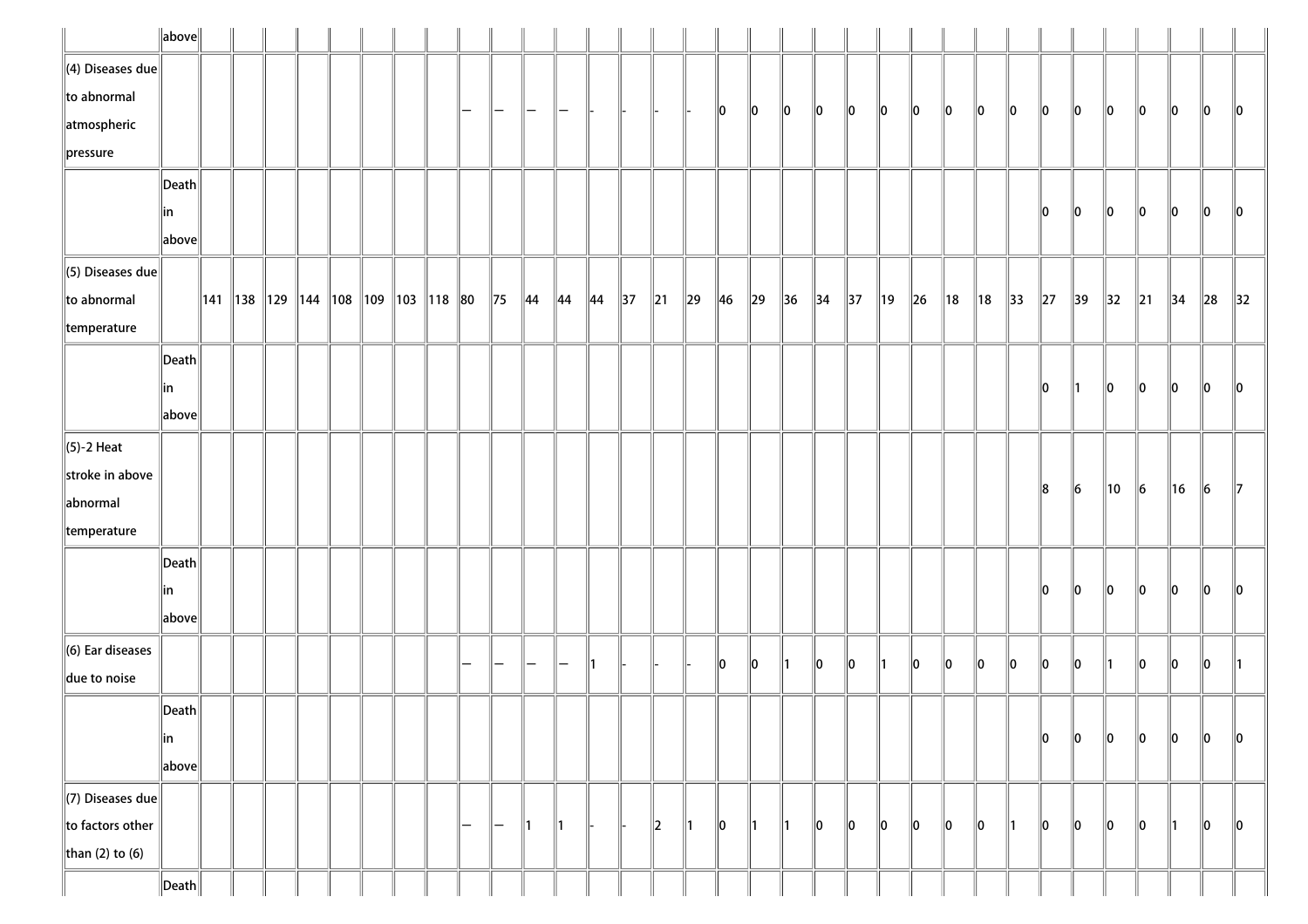|                                                                                                                                      | $\parallel$ in<br>$\ $ above $\ $               |               |               |               |               |                          |               |    |    |         |                |               |               |               |               |     |         |         |               |               |               |         |               |    |    |    |    | 10 | 10 | $\ 0\ $ | 10 | $\parallel$ 0 | 10  | $\parallel$ 0 |
|--------------------------------------------------------------------------------------------------------------------------------------|-------------------------------------------------|---------------|---------------|---------------|---------------|--------------------------|---------------|----|----|---------|----------------|---------------|---------------|---------------|---------------|-----|---------|---------|---------------|---------------|---------------|---------|---------------|----|----|----|----|----|----|---------|----|---------------|-----|---------------|
| $\ $ (8) Diseases of<br>locomotion and<br>$\parallel$ internal organs<br>$\parallel$ due to heavy<br>$\ $ and excessive<br>work load |                                                 |               | $\ 2\ $       | $\ 2\ $       | $\parallel$ 3 |                          | ∥1            | ∥1 |    | $\ 2\ $ | -              | $\parallel$ 3 | $\parallel$ 3 | $\parallel$ 1 | $\parallel$ 2 |     | $\ 2\ $ | $\ 0\ $ | $\ 2\ $       | ∥1            | ∥1            | 10      | ∥1            | 2  | 10 | 10 | 10 | 10 | 10 | 10      | 10 | 10            | 11. | $\parallel$ 1 |
|                                                                                                                                      | $\vert$ Death $\vert$<br>∥in<br>$\ $ above $\ $ |               |               |               |               |                          |               |    |    |         |                |               |               |               |               |     |         |         |               |               |               |         |               |    |    |    |    | 10 | 10 | 10      | 10 | 10            | 0   | 10            |
| $\Vert(9)$<br>  Occupational<br>lower back pain<br>$\parallel$ excluding that<br>$\ $ caused by<br>occupational<br>$\ $ injuries     |                                                 | 3             | $\parallel$ 7 | $\parallel$ 4 | $\parallel$ 3 | $\parallel$ 1            | 13            |    | ∥1 | —       | -              | $\parallel 4$ | $\parallel$ 4 | $\parallel$ 1 |               | 11. |         | $\ 0\ $ | $\parallel$ 1 | 10            | 10            | 10      | ∥1            | 10 | ∥1 | 10 | ∥1 | 10 | 10 | $\ 0\ $ | 10 | 11            | 10  | $\parallel$ 0 |
|                                                                                                                                      | $\vert$ Death $\vert$<br>∥in<br>above           |               |               |               |               |                          |               |    |    |         |                |               |               |               |               |     |         |         |               |               |               |         |               |    |    |    |    | 10 | 10 | 10      | 10 | 10            | 10  | 10            |
| $(10)$ Diseases<br>due to vibration                                                                                                  |                                                 |               |               |               |               |                          | ∥1            |    |    |         |                |               |               |               | $\mathsf{I}$  |     |         | $\ 0\ $ | 10            | 10            | 10            | $\ 0\ $ | 10            | 10 | 10 | 10 | 10 |    | ∥o | 10      | 10 | 10            | 10  | $\ 0\ $       |
|                                                                                                                                      | $\ $ Death $\ $<br>$\ $ in<br>$\ $ above $\ $   |               |               |               |               |                          |               |    |    |         |                |               |               |               |               |     |         |         |               |               |               |         |               |    |    |    |    | 10 | 0  | $\ 0\ $ | 10 | 10            | 10  | 10            |
| $\ $ (11) Disorders<br>$\ $ in fingers and<br>forearms, and<br>cervico-                                                              |                                                 | $\parallel$ 2 | $\parallel$ 3 | $\parallel$ 1 | $\parallel$ 3 | $\parallel$ <sub>2</sub> | $\parallel$ 1 |    |    | 2       | $\mathsf{I}$ 1 | $\parallel$   | $\ 2\ $       | $\parallel$ 3 |               |     |         | $\ 2\ $ | $\ 2\ $       | $\parallel$ 4 | $\parallel$ 3 | $\ 2\ $ | $\parallel$ 1 | 10 | ∥1 | 10 | 10 | 14 | 3  | $\ 2\ $ | 0  | 10            | 3   | $\parallel$ 4 |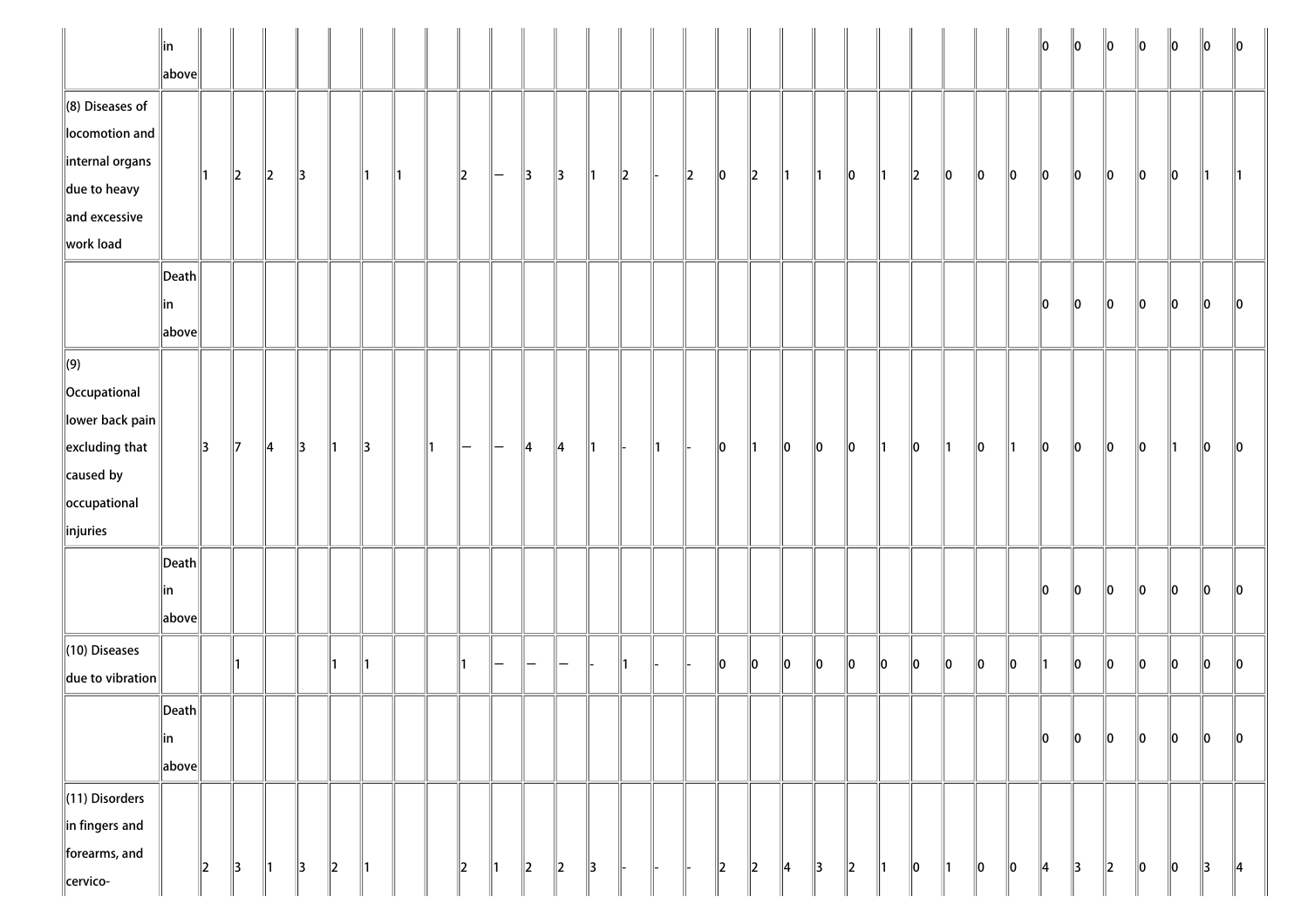| $\ $ bronchial            |                                        |    |                |                |                |                |                |                |                |                |                |                          |                          |                |                |                |          |                |               |               |               |       |               |                |         |                |             |               |                |                |                |           |               |                |
|---------------------------|----------------------------------------|----|----------------|----------------|----------------|----------------|----------------|----------------|----------------|----------------|----------------|--------------------------|--------------------------|----------------|----------------|----------------|----------|----------------|---------------|---------------|---------------|-------|---------------|----------------|---------|----------------|-------------|---------------|----------------|----------------|----------------|-----------|---------------|----------------|
| disorder                  |                                        |    |                |                |                |                |                |                |                |                |                |                          |                          |                |                |                |          |                |               |               |               |       |               |                |         |                |             |               |                |                |                |           |               |                |
|                           | $\left\Vert \mathsf{Death}\right\Vert$ |    |                |                |                |                |                |                |                |                |                |                          |                          |                |                |                |          |                |               |               |               |       |               |                |         |                |             |               |                |                |                |           |               |                |
|                           | in                                     |    |                |                |                |                |                |                |                |                |                |                          |                          |                |                |                |          |                |               |               |               |       |               |                |         |                |             | 10            | 10             | 10             | 10             | 10        | 10            | $\parallel 0$  |
|                           | above                                  |    |                |                |                |                |                |                |                |                |                |                          |                          |                |                |                |          |                |               |               |               |       |               |                |         |                |             |               |                |                |                |           |               |                |
| (12) Diseases             |                                        |    |                |                |                |                |                |                |                |                |                |                          |                          |                |                |                |          |                |               |               |               |       |               |                |         |                |             |               |                |                |                |           |               |                |
| due to causes             |                                        |    |                |                |                |                | $\mathbf{z}$   | ∥1             |                | —              | $\overline{}$  |                          |                          |                |                |                |          | 10             | 10            | $\parallel$ 0 | $\parallel$ 1 | 10    | $ 0\rangle$   | 10             | $\ 0\ $ | 10             | $\ 0\ $     | 10            | 10             | ∥1             | 11.            | 10        | 11.           | $\parallel$ 0  |
| other than $(8)$          |                                        |    |                |                |                |                |                |                |                |                |                |                          |                          |                |                |                |          |                |               |               |               |       |               |                |         |                |             |               |                |                |                |           |               |                |
| $\ $ to (11)              |                                        |    |                |                |                |                |                |                |                |                |                |                          |                          |                |                |                |          |                |               |               |               |       |               |                |         |                |             |               |                |                |                |           |               |                |
|                           | $\ $ Death $\ $                        |    |                |                |                |                |                |                |                |                |                |                          |                          |                |                |                |          |                |               |               |               |       |               |                |         |                |             |               |                |                |                |           |               |                |
|                           | in                                     |    |                |                |                |                |                |                |                |                |                |                          |                          |                |                |                |          |                |               |               |               |       |               |                |         |                |             | 10            | 10             | 10             | 10             | 10        | 10            | 10             |
|                           | $\left\Vert \text{above}\right\Vert$   |    |                |                |                |                |                |                |                |                |                |                          |                          |                |                |                |          |                |               |               |               |       |               |                |         |                |             |               |                |                |                |           |               |                |
| $\parallel$ (13) Anoxia   |                                        |    |                |                |                |                | 11             | 3              |                | 13             | $-$            | $\overline{\phantom{0}}$ | $\overline{\phantom{0}}$ |                |                | ∥1             |          | $\ 0\ $        | $\parallel$ 0 | ∥1            | $\parallel$ 1 | 10    | $\parallel$ 3 | $\ 0\ $        | $\ 0\ $ | 10             | ∥1          | $\ 0\ $       | ∥0             | $\ 0\ $        | 10             | $\vert$ 1 | 10            | $\ 0\ $        |
|                           | Death                                  |    |                |                |                |                |                |                |                |                |                |                          |                          |                |                |                |          |                |               |               |               |       |               |                |         |                |             |               |                |                |                |           |               |                |
|                           | in                                     |    |                |                |                |                |                |                |                |                |                |                          |                          |                |                |                |          |                |               |               |               |       |               |                |         |                |             | llo.          | 10             | 10             | 10             | ∥1∶       | 10            | $\parallel$ 0  |
|                           | above                                  |    |                |                |                |                |                |                |                |                |                |                          |                          |                |                |                |          |                |               |               |               |       |               |                |         |                |             |               |                |                |                |           |               |                |
| $\parallel$ (14) Diseases |                                        |    |                |                |                |                |                |                |                |                |                |                          |                          |                |                |                |          |                |               |               |               |       |               |                |         |                |             |               |                |                |                |           |               |                |
| $\ $ due to chemical $\ $ |                                        |    |                |                |                |                |                |                |                |                |                |                          |                          |                |                |                |          |                |               |               |               |       |               |                |         |                |             |               |                |                |                |           |               |                |
| substances                |                                        | 13 | $\parallel$ 12 | 12             | ∥6             | $\ 8$          | $\parallel$ 21 | $\parallel$ 13 | $\vert$ 6      | $\parallel$ 7  | $\parallel$ 4  | $\parallel$ 5            | $\parallel$ 5            | $\vert$ 9      | $\ 8$          | $\parallel$ 5  | $\ 9\ $  | $\parallel$ 3  | $\ 27\ $      | $\ 9\ $       | $\parallel$ 1 | $\ 8$ | $\vert$ 6     | $\parallel$ 4  | $\ 8$   | $\parallel$ 4  | $\ 2\ $     | $\parallel$ 4 | $\parallel$ 3  | $\ 8$          | $\mathbb{I}$   | 10        | 16            | $\ 2\ $        |
| $\ $ (excluding           |                                        |    |                |                |                |                |                |                |                |                |                |                          |                          |                |                |                |          |                |               |               |               |       |               |                |         |                |             |               |                |                |                |           |               |                |
| cancer)                   |                                        |    |                |                |                |                |                |                |                |                |                |                          |                          |                |                |                |          |                |               |               |               |       |               |                |         |                |             |               |                |                |                |           |               |                |
|                           | $\vert$ Death $\vert$                  |    |                |                |                |                |                |                |                |                |                |                          |                          |                |                |                |          |                |               |               |               |       |               |                |         |                |             |               |                |                |                |           |               |                |
|                           | in                                     |    |                |                |                |                |                |                |                |                |                |                          |                          |                |                |                |          |                |               |               |               |       |               |                |         |                |             | 10            | $\ 0\ $        | $\ 2\ $        | ∥1∶            | $\ 2\ $   | 13            | 10             |
|                           | above                                  |    |                |                |                |                |                |                |                |                |                |                          |                          |                |                |                |          |                |               |               |               |       |               |                |         |                |             |               |                |                |                |           |               |                |
| $\sqrt{(15)}$             |                                        |    |                |                |                |                |                |                |                |                |                |                          |                          |                |                |                |          |                |               |               |               |       |               |                |         |                |             |               |                |                |                |           |               |                |
| $\ $ Pneumoconiosis $\ $  |                                        |    |                |                |                |                |                |                |                |                |                |                          |                          |                |                |                |          |                |               |               |               |       |               |                |         |                |             |               |                |                |                |           |               |                |
| $\ $ and                  |                                        | 45 | $\parallel$ 45 | $\parallel$ 48 | $\parallel$ 44 | $\parallel$ 46 | $\parallel$ 44 | $\parallel$ 38 | $\parallel$ 42 | $\parallel$ 59 | $\parallel$ 44 | $\parallel$ 50           | $\parallel$ 50           | $\parallel$ 44 | $\parallel$ 38 | $\parallel$ 36 | $\ 28\ $ | $\parallel$ 34 |               | 32 41 31 29   |               |       |               | $\ 25\ 36\ 20$ |         | $\parallel$ 16 | $\ 15\ $ 21 |               | $\parallel$ 14 | $\parallel$ 12 | $\parallel$ 13 | 12        | $\parallel$ 9 | $\parallel$ 13 |
| complications             |                                        |    |                |                |                |                |                |                |                |                |                |                          |                          |                |                |                |          |                |               |               |               |       |               |                |         |                |             |               |                |                |                |           |               |                |
| $\ $ (only absent)        |                                        |    |                |                |                |                |                |                |                |                |                |                          |                          |                |                |                |          |                |               |               |               |       |               |                |         |                |             |               |                |                |                |           |               |                |
| $\ $ (16) Diseases        |                                        |    |                |                |                |                |                |                |                |                |                |                          |                          |                |                |                |          |                |               |               |               |       |               |                |         |                |             |               |                |                |                |           |               |                |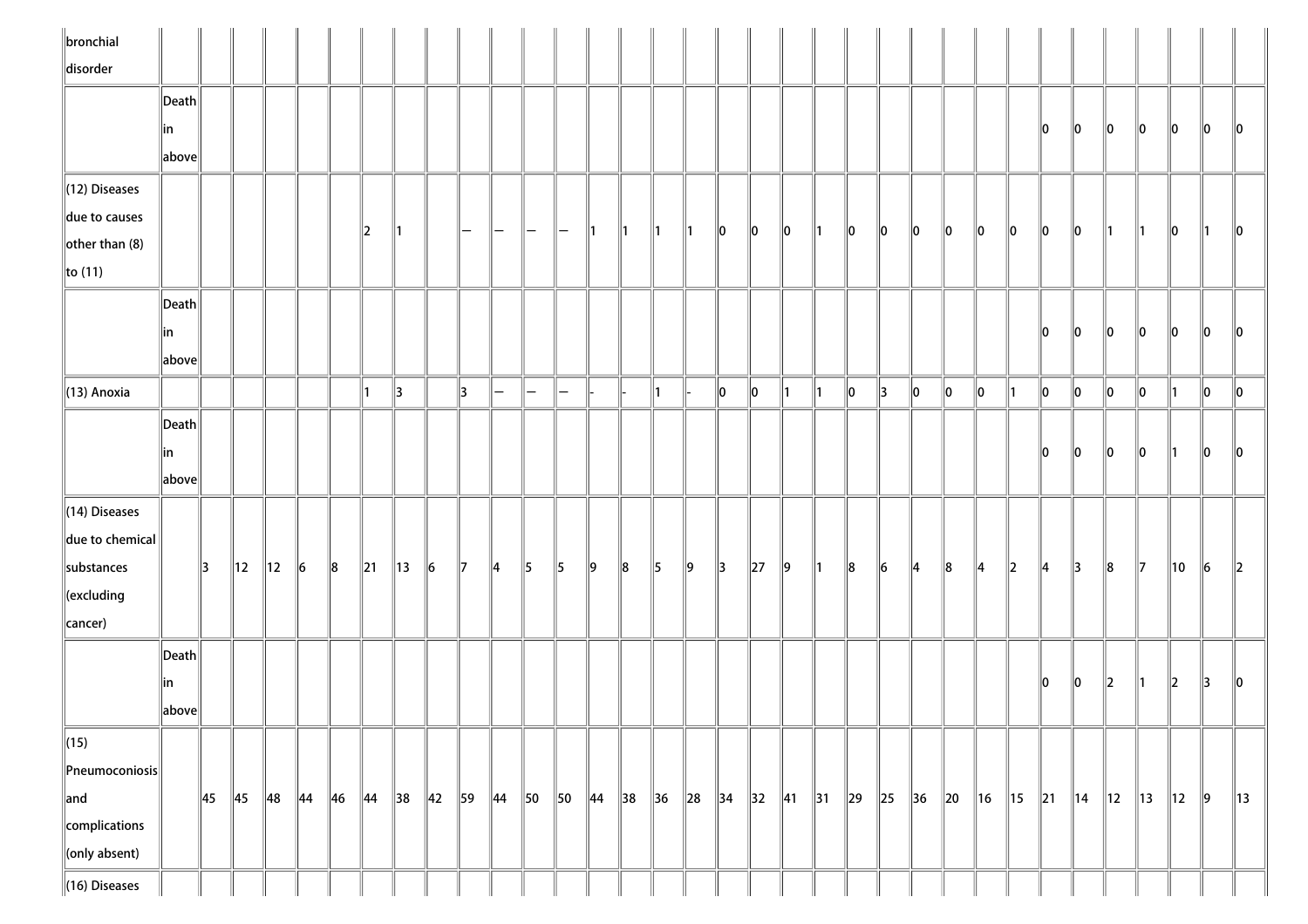| $\ $ due to<br>$\parallel$ pathogenic |                                        |  |  |  |  |  |  |  |               | 10            | $\parallel$ 1 | $\ 0\ $     | $\ 0\ $ | $\ 0\ $       | $\ 0\ $      | $\ 0\ $     | $\ 0\ $     | $\ 0\ $ | $\ 0\ $ | $\parallel$ 1 | $\ 0\ $ | $\ 0\ $ | 10      | $\parallel$ 1 | 10      | $\ 6\ $       |
|---------------------------------------|----------------------------------------|--|--|--|--|--|--|--|---------------|---------------|---------------|-------------|---------|---------------|--------------|-------------|-------------|---------|---------|---------------|---------|---------|---------|---------------|---------|---------------|
| $\sqrt{\frac{1}{10}}$ organisms       |                                        |  |  |  |  |  |  |  |               |               |               |             |         |               |              |             |             |         |         |               |         |         |         |               |         |               |
|                                       |                                        |  |  |  |  |  |  |  |               |               |               |             |         |               |              |             |             |         |         |               |         |         |         |               |         |               |
|                                       | $\ $ Death $\ $                        |  |  |  |  |  |  |  |               |               |               |             |         |               |              |             |             |         |         | 10            | $\ 0\ $ | $\ 0\ $ | $\ 0\ $ | $\ 0\ $       | $\ 0\ $ | $\ 0\ $       |
|                                       | ∥in<br>$\ $ above $\ $                 |  |  |  |  |  |  |  |               |               |               |             |         |               |              |             |             |         |         |               |         |         |         |               |         |               |
|                                       |                                        |  |  |  |  |  |  |  |               |               |               |             |         |               |              |             |             |         |         |               |         |         |         |               |         |               |
| $\ $ (16)-2                           |                                        |  |  |  |  |  |  |  |               |               |               |             |         |               |              |             |             |         |         |               |         |         |         |               |         |               |
| Occupational                          |                                        |  |  |  |  |  |  |  |               |               |               |             |         |               |              |             |             |         |         |               |         |         |         |               |         |               |
| Diseases due to                       |                                        |  |  |  |  |  |  |  |               |               |               |             |         |               |              |             |             |         |         |               |         |         |         |               |         |               |
| COVID-19 in                           |                                        |  |  |  |  |  |  |  |               |               |               |             |         |               |              |             |             |         |         |               |         |         |         |               |         | $\parallel$ 5 |
| above in above                        |                                        |  |  |  |  |  |  |  |               |               |               |             |         |               |              |             |             |         |         |               |         |         |         |               |         |               |
| $\parallel$ pathogenic                |                                        |  |  |  |  |  |  |  |               |               |               |             |         |               |              |             |             |         |         |               |         |         |         |               |         |               |
| $\left\Vert$ organisms                |                                        |  |  |  |  |  |  |  |               |               |               |             |         |               |              |             |             |         |         |               |         |         |         |               |         |               |
|                                       | $\ $ Death $\ $                        |  |  |  |  |  |  |  |               |               |               |             |         |               |              |             |             |         |         |               |         |         |         |               |         |               |
|                                       | in                                     |  |  |  |  |  |  |  |               |               |               |             |         |               |              |             |             |         |         |               |         |         |         |               |         | $\ 0\ $       |
|                                       | $\ $ above $\ $                        |  |  |  |  |  |  |  |               |               |               |             |         |               |              |             |             |         |         |               |         |         |         |               |         |               |
| $\parallel$ (17) Cancer due           |                                        |  |  |  |  |  |  |  |               |               |               |             |         |               |              |             |             |         |         |               |         |         |         |               |         |               |
| to ionizing                           |                                        |  |  |  |  |  |  |  |               | $\parallel$ 0 | 10            | $ 0\rangle$ | $\ 0\ $ | $\ 0\ $       | $ 0\rangle$  | $ 0\rangle$ | $\ 0\ $     | $\ 0\ $ | $\ 0\ $ | $\ 0\ $       | $\ 0\ $ | $\ 0\ $ | $\ 0\ $ | $\ 0\ $       | $\ 0\ $ | $\ 0\ $       |
| radiation                             |                                        |  |  |  |  |  |  |  |               |               |               |             |         |               |              |             |             |         |         |               |         |         |         |               |         |               |
|                                       | $\left\Vert \mathsf{Death}\right\Vert$ |  |  |  |  |  |  |  |               |               |               |             |         |               |              |             |             |         |         |               |         |         |         |               |         |               |
|                                       | ∥in                                    |  |  |  |  |  |  |  |               |               |               |             |         |               |              |             |             |         |         | $\ 0\ $       | $\ 0\ $ | $\ 0\ $ | $\ 0\ $ | $\ 0\ $       | $\ 0\ $ | $\ 0\ $       |
|                                       | $\ $ above $\ $                        |  |  |  |  |  |  |  |               |               |               |             |         |               |              |             |             |         |         |               |         |         |         |               |         |               |
| $\parallel$ (18) Cancer due           |                                        |  |  |  |  |  |  |  |               |               |               |             |         |               |              |             |             |         |         |               |         |         |         |               |         |               |
|                                       |                                        |  |  |  |  |  |  |  |               |               |               |             |         |               |              |             |             |         |         |               |         |         |         |               |         |               |
| to chemical                           |                                        |  |  |  |  |  |  |  | $\parallel$ 2 | 10            | $\parallel$ 1 | 10          | $\ 0\ $ | $\parallel$ 1 | $\mathsf{I}$ | 10          | $ 0\rangle$ | $\ 0\ $ | $\ 0\ $ | $\parallel$ 1 | $\ 0\ $ | 10      | $\ 0\ $ | $\ 0\ $       | $\ 0\ $ | $\parallel$ 0 |
| substances                            |                                        |  |  |  |  |  |  |  |               |               |               |             |         |               |              |             |             |         |         |               |         |         |         |               |         |               |
|                                       | $\left\Vert \mathsf{Death}\right\Vert$ |  |  |  |  |  |  |  |               |               |               |             |         |               |              |             |             |         |         |               |         |         |         |               |         |               |
|                                       | ∥in                                    |  |  |  |  |  |  |  |               |               |               |             |         |               |              |             |             |         |         | 10            | 10      | 10      | $\ 0\ $ | $\ 0\ $       | $\ 0\ $ | $\ 0\ $       |
|                                       | $\ $ above $\ $                        |  |  |  |  |  |  |  |               |               |               |             |         |               |              |             |             |         |         |               |         |         |         |               |         |               |
| $\parallel$ (19) Cancer due           |                                        |  |  |  |  |  |  |  |               |               |               |             |         |               |              |             |             |         |         |               |         |         |         |               |         |               |
| to causes other                       |                                        |  |  |  |  |  |  |  |               |               |               |             |         |               |              |             |             |         |         |               |         |         |         |               |         |               |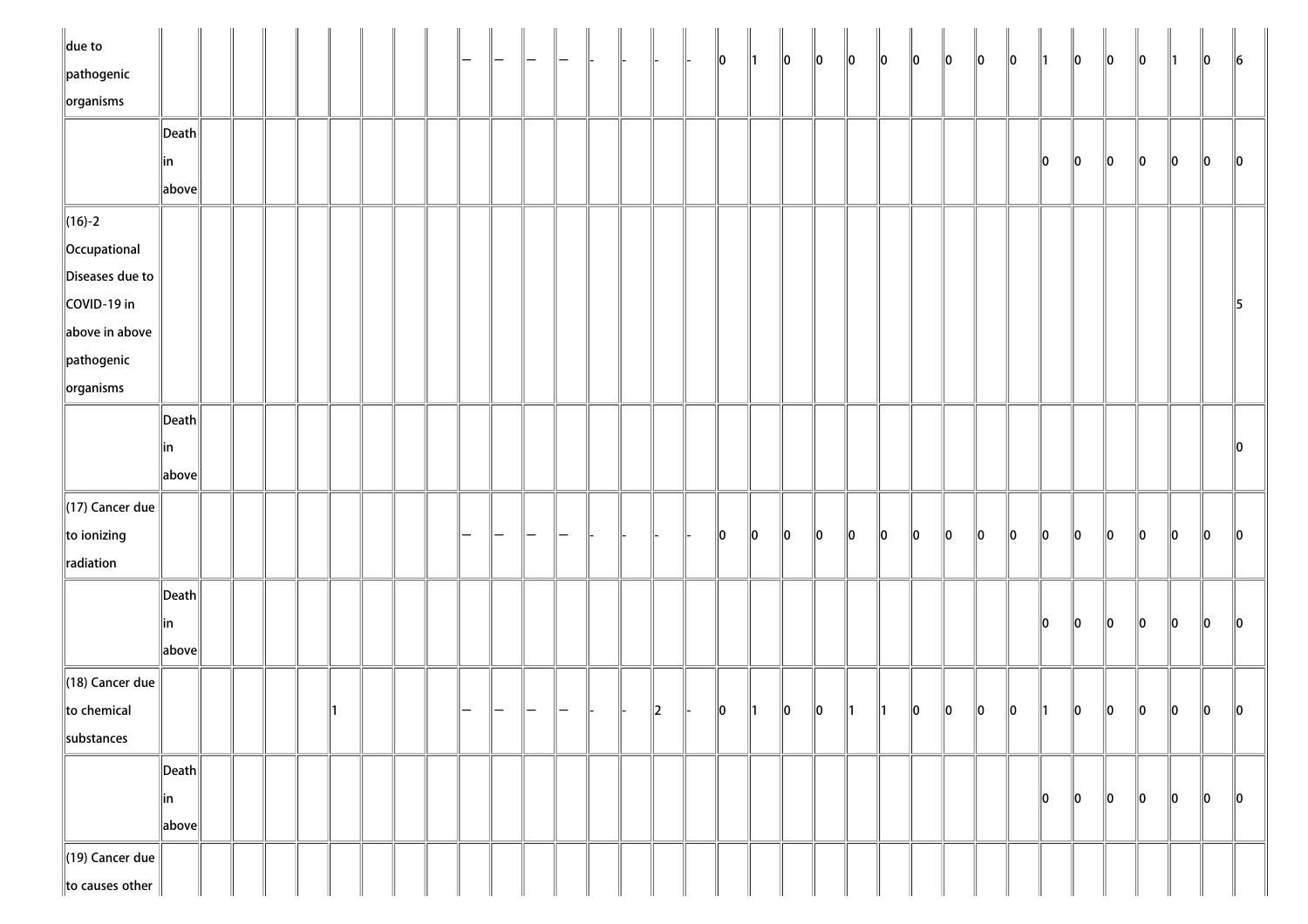| $\ $ than (17) and                          |                       |               |  |  |  |     |               |               |               | $\Big\ $      | $\parallel$ |               | $\ 0\ $       | $\ 0\ $ | $\ 0\ $       | $\ 0\ $       | $\ 0\ $ | $\ 0\ $       | $\ 0\ $ | $\ 0\ $ | $\ 0\ $       | $\ 0\ $ | $\ 0\ $       | $\ 0\ $       | $\ 0\ $       | $\ 0\ $       | $\ 0\ $ | $\ 0\ $   | $\ 0\ $       |
|---------------------------------------------|-----------------------|---------------|--|--|--|-----|---------------|---------------|---------------|---------------|-------------|---------------|---------------|---------|---------------|---------------|---------|---------------|---------|---------|---------------|---------|---------------|---------------|---------------|---------------|---------|-----------|---------------|
| $\ $ (18)                                   |                       |               |  |  |  |     |               |               |               |               |             |               |               |         |               |               |         |               |         |         |               |         |               |               |               |               |         |           |               |
|                                             | $\ $ Death $\ $       |               |  |  |  |     |               |               |               |               |             |               |               |         |               |               |         |               |         |         |               |         |               |               |               |               |         |           |               |
|                                             | ∥in                   |               |  |  |  |     |               |               |               |               |             |               |               |         |               |               |         |               |         |         |               |         | 10            | $\ 0\ $       | $\ 0\ $       | 10            | 10      | 10        | $\parallel$ 0 |
|                                             | above                 |               |  |  |  |     |               |               |               |               |             |               |               |         |               |               |         |               |         |         |               |         |               |               |               |               |         |           |               |
| $\ $ (20)                                   |                       |               |  |  |  |     |               |               |               |               |             |               |               |         |               |               |         |               |         |         |               |         |               |               |               |               |         |           |               |
| $\ $ Cerebrovascular $\ $                   |                       |               |  |  |  |     |               |               |               |               |             |               |               |         |               |               |         |               |         |         |               |         |               |               |               |               |         |           |               |
| disease, heart                              |                       |               |  |  |  |     |               |               |               |               |             |               |               |         |               |               |         |               |         |         |               |         |               |               |               |               |         |           |               |
| disease, etc.                               |                       |               |  |  |  |     |               |               |               |               |             |               |               |         |               |               |         |               |         |         |               |         | $\ 0\ $       | $\parallel$ 1 | $\parallel$ 1 | $\ 0\ $       | 10      | $\ 0\ $   | 10            |
| $\ $ due to                                 |                       |               |  |  |  |     |               |               |               |               |             |               |               |         |               |               |         |               |         |         |               |         |               |               |               |               |         |           |               |
| overwork                                    |                       |               |  |  |  |     |               |               |               |               |             |               |               |         |               |               |         |               |         |         |               |         |               |               |               |               |         |           |               |
|                                             | $\vert$ Death $\vert$ |               |  |  |  |     |               |               |               |               |             |               |               |         |               |               |         |               |         |         |               |         |               |               |               |               |         |           |               |
|                                             | in                    |               |  |  |  |     |               |               |               |               |             |               |               |         |               |               |         |               |         |         |               |         | $\ 0\ $       | $\ 0\ $       | $\ 0\ $       | $\ 0\ $       | $\ 0\ $ | 10        | $\parallel$ 0 |
|                                             | above                 |               |  |  |  |     |               |               |               |               |             |               |               |         |               |               |         |               |         |         |               |         |               |               |               |               |         |           |               |
| $\ $ (21) Mental                            |                       |               |  |  |  |     |               |               |               |               |             |               |               |         |               |               |         |               |         |         |               |         |               |               |               |               |         |           |               |
| disorder due to                             |                       |               |  |  |  |     |               |               |               |               |             |               |               |         |               |               |         |               |         |         |               |         |               |               |               |               |         |           |               |
| serious                                     |                       |               |  |  |  |     |               |               |               |               |             |               |               |         |               |               |         |               |         |         |               |         |               |               |               |               |         |           |               |
| occupational                                |                       |               |  |  |  |     |               |               |               |               |             |               |               |         |               |               |         |               |         |         |               |         | $\parallel$ 1 | $\parallel$ 1 | $\parallel$ 1 | $\parallel$ 1 | $\ 0\ $ | 11        | $\parallel$ 1 |
| psychological                               |                       |               |  |  |  |     |               |               |               |               |             |               |               |         |               |               |         |               |         |         |               |         |               |               |               |               |         |           |               |
| burden                                      |                       |               |  |  |  |     |               |               |               |               |             |               |               |         |               |               |         |               |         |         |               |         |               |               |               |               |         |           |               |
|                                             | $\ $ Death $\ $       |               |  |  |  |     |               |               |               |               |             |               |               |         |               |               |         |               |         |         |               |         |               |               |               |               |         |           |               |
|                                             | ∥in                   |               |  |  |  |     |               |               |               |               |             |               |               |         |               |               |         |               |         |         |               |         | $\parallel$ 1 | $\parallel$ 1 | $ 0\rangle$   | $\ 0\ $       | $\ 0\ $ | $\ 0\ $   | $\parallel$ 1 |
|                                             | above                 |               |  |  |  |     |               |               |               |               |             |               |               |         |               |               |         |               |         |         |               |         |               |               |               |               |         |           |               |
| $\ $ (22) Other                             |                       |               |  |  |  |     |               |               |               |               |             |               |               |         |               |               |         |               |         |         |               |         |               |               |               |               |         |           |               |
| diseases                                    |                       |               |  |  |  |     |               |               |               |               |             |               |               |         |               |               |         |               |         |         |               |         |               |               |               |               |         |           |               |
| $\left\Vert$ evidently due to $\right\Vert$ |                       | $\parallel$ 1 |  |  |  | $-$ | $\overline{}$ | $\parallel$ 1 | $\parallel$ 1 | $\parallel$ 1 |             | $\parallel$ 1 | $\parallel$ 1 | $\ 0\ $ | $\parallel$ 3 | $\parallel$ 1 | $\ 2\ $ | $\parallel$ 1 | $\ 0\ $ | $\ 2\ $ | $\parallel$ 1 | $\ 0\ $ | $\parallel$ 1 | $\ 0\ $       | $\parallel$ 1 | $\ 0\ $       | $\ 0\ $ | $\vert$ 2 | $\ 0\ $       |
| occupational                                |                       |               |  |  |  |     |               |               |               |               |             |               |               |         |               |               |         |               |         |         |               |         |               |               |               |               |         |           |               |
| causes                                      |                       |               |  |  |  |     |               |               |               |               |             |               |               |         |               |               |         |               |         |         |               |         |               |               |               |               |         |           |               |
|                                             | $\vert$ Death $\vert$ |               |  |  |  |     |               |               |               |               |             |               |               |         |               |               |         |               |         |         |               |         |               |               |               |               |         |           |               |
|                                             | in                    |               |  |  |  |     |               |               |               |               |             |               |               |         |               |               |         |               |         |         |               |         | 10            | 10            | 10            | 10            | 10      | 10        | $\ 0\ $       |